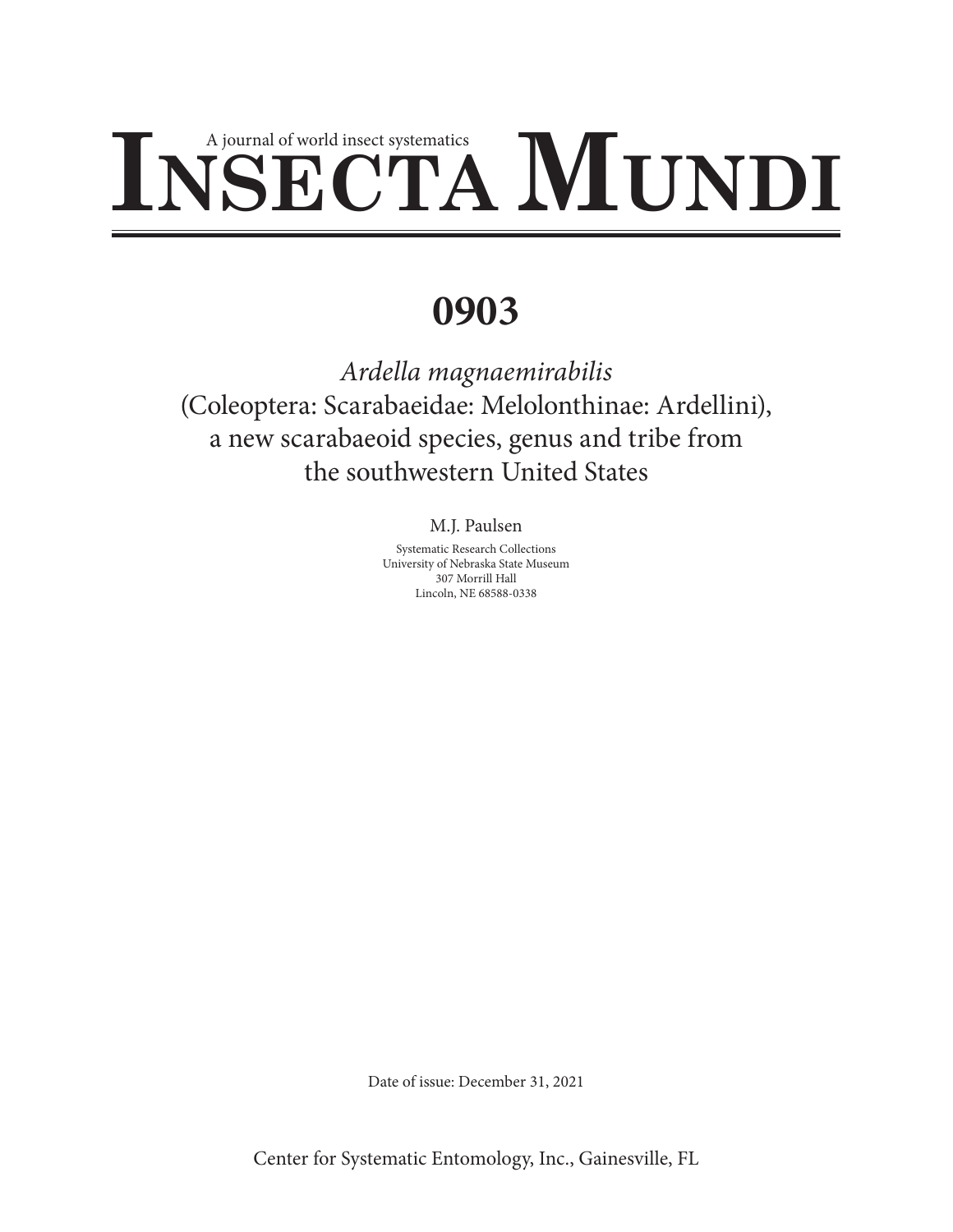**Paulsen MJ. 2021.** *Ardella magnaemirabilis* (Coleoptera: Scarabaeidae: Melolonthinae: Ardellini), a new scarabaeoid species, genus and tribe from the southwestern United States. Insecta Mundi 0903: 1–5.

Published on December 31, 2021 by **Center for Systematic Entomology, Inc.** P.O. Box 141874 Gainesville, FL 32614-1874 USA http://centerforsystematicentomology.org/

**INSECTA MUNDI** is a journal primarily devoted to insect systematics, but articles can be published on any nonmarine arthropod. Topics considered for publication include systematics, taxonomy, nomenclature, checklists, faunal works, and natural history. Insecta Mundi will not consider works in the applied sciences (i.e. medical entomology, pest control research, etc.), and no longer publishes book reviews or editorials. Insecta Mundi publishes original research or discoveries in an inexpensive and timely manner, distributing them free via open access on the internet on the date of publication.

Insecta Mundi is referenced or abstracted by several sources, including the Zoological Record and CAB Abstracts. Insecta Mundi is published irregularly throughout the year, with completed manuscripts assigned an individual number. Manuscripts must be peer reviewed prior to submission, after which they are reviewed by the editorial board to ensure quality. One author of each submitted manuscript must be a current member of the Center for Systematic Entomology.

Guidelines and requirements for the preparation of manuscripts are available on the Insecta Mundi website at http://centerforsystematicentomology.org/insectamundi/

**Chief Editor:** David Plotkin, insectamundi@gmail.com **Assistant Editor:** Paul E. Skelley, insectamundi@gmail.com **Layout Editor:** Robert G. Forsyth **Editorial Board:** Davide Dal Pos, Oliver Keller, M. J. Paulsen **Founding Editors:** Ross H. Arnett, Jr., J. H. Frank, Virendra Gupta, John B. Heppner, Lionel A. Stange, Michael C. Thomas, Robert E. Woodruff **Review Editors:** Listed on the Insecta Mundi webpage

#### **Printed copies (ISSN 0749-6737) annually deposited in libraries**

Florida Department of Agriculture and Consumer Services, Gainesville, FL, USA The Natural History Museum, London, UK National Museum of Natural History, Smithsonian Institution, Washington, DC, USA Zoological Institute of Russian Academy of Sciences, Saint-Petersburg, Russia

#### **Electronic copies (Online ISSN 1942-1354) in PDF format**

Archived digitally by Portico Florida Virtual Campus: <http://purl.fcla.edu/fcla/insectamundi> University of Nebraska-Lincoln, Digital Commons: <http://digitalcommons.unl.edu/insectamundi/> Goethe-Universität, Frankfurt am Main: <http://nbn-resolving.de/urn/resolver.pl?urn:nbn:de:hebis:30:3-135240>

**Copyright held by the author(s).** This is an open access article distributed under the terms of the Creative Commons, Attribution Non-Commercial License, which permits unrestricted non-commercial use, distribution, and reproduction in any medium, provided the original author(s) and source are credited. <http://creativecommons.org/licenses/by-nc/3.0/>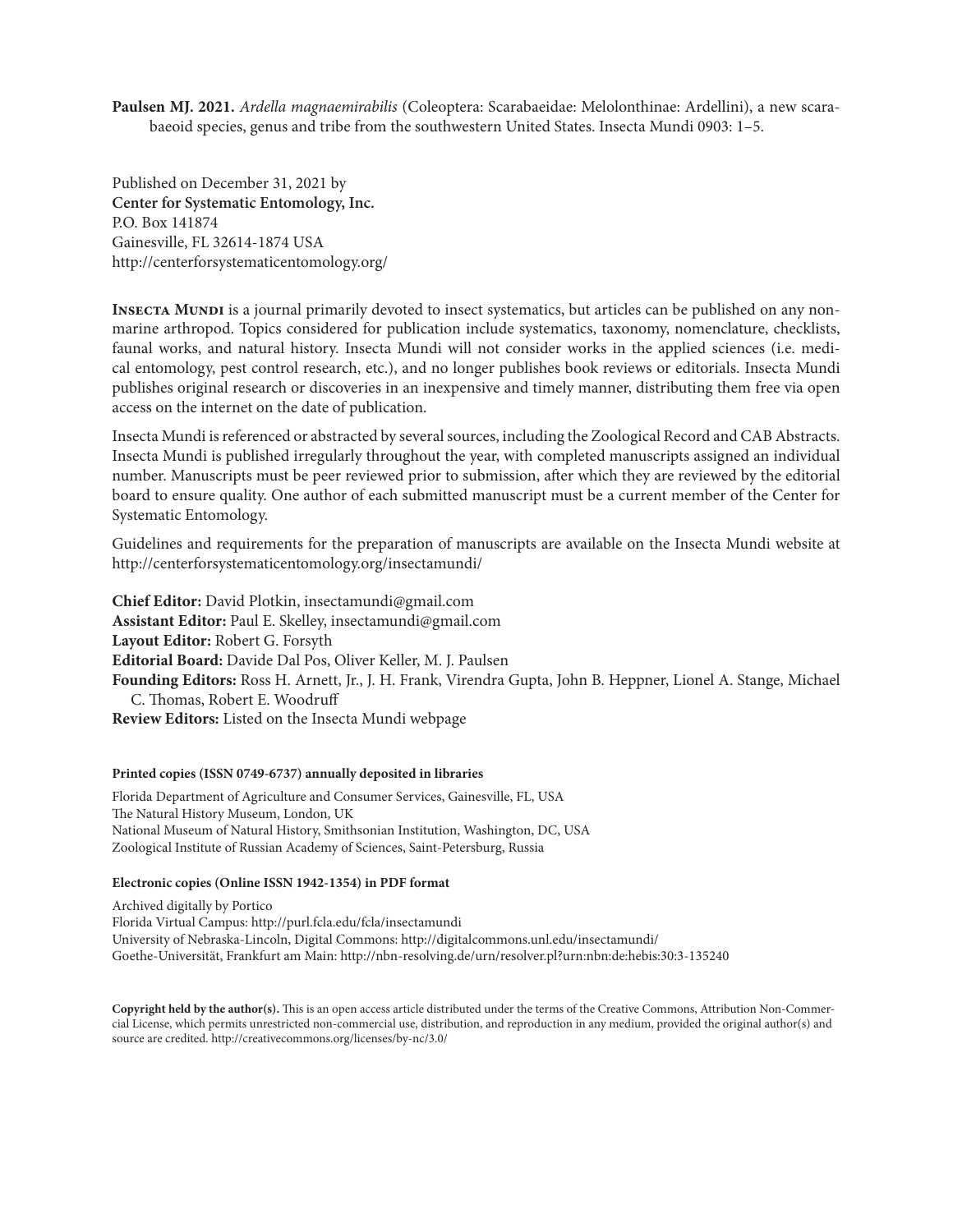# *Ardella magnaemirabilis*  (Coleoptera: Scarabaeidae: Melolonthinae: Ardellini), a new scarabaeoid species, genus and tribe from the southwestern United States

#### M.J. Paulsen

Systematic Research Collections University of Nebraska State Museum 307 Morrill Hall Lincoln, NE 68588-0338 mjpaulsen@unl.edu

**Abstract.** An interesting new taxon of scarabaeoid beetle is described from western Texas, USA. The remarkably small chafer, *Ardella magnaemirabilis* **new genus, new species** (Coleoptera: Scarabaeidae: Melolonthinae: Ardellini) is described and compared to other diminutive scarabaeoid genera from drier habitats of the southwestern USA. The tribe Ardellini, **new tribe**, is erected to accommodate the unusual genus.

**Key words.** Taxonomy, xerophilic, Tanyproctini, Pachydemini, Acomini, Podolasiinae, Oncerinae.

**ZooBank registration.** [urn:lsid:zoobank.org:pub:6FA2B3CD-156A-44E3-B15F-928E0D3682D6](http://zoobank.org/urn:lsid:zoobank.org:pub:6FA2B3CD-156A-44E3-B15F-928E0D3682D6)

## Introduction

After a few centuries with entomologists scouring the continent, the discovery of unknown Nearctic scarab genera is no longer commonplace. The western United States, in particular, is biogeographically diverse with pockets of endemism that makes such discoveries still possible, driving collectors to continue sampling in unique places and isolated habitats. Harsh, xeric habitats are often home to species with very brief periods of activity. These species are not commonly collected unless one happens to be in the right place at the exact right time. In particular, many genera of chafers in the subfamily Melolonthinae (Scarabaeidae: Coleoptera) and related groups are known from rather inhospitable desert habitats. This paper describes a new taxon from such a habitat in western Texas that has thus far remained unknown.

Historically, untangling the relationships of these desert-adapted genera has been a significant taxonomic problem. Frequently these taxa do not feed as adults, and the convergence of atrophied morphologies obscures relationships and suggests erroneous groupings of taxa with similar life histories. The dry conditions could lead to further convergence related to the necessity of conserving water, which is likely to be related to the placement of spiracles on the abdomen, a character frequently used in melolonthine classification (Evans and Smith 2020). Furthermore, females of these groups are often unknown, with a tendency to flightlessness and secretive, sedentary habits so that they are not attracted to light, almost never encountered by collectors, and cannot be studied (Howden 1997; Warner 2011).

For these reasons the taxonomic extent of Melolonthinae becomes most problematic with respect to the genera from desert areas that have been treated as *incertae sedis* or within the xeric-taxon dumping ground of Tanyproctini (formerly Pachydemini), confirmed as a polyphyletic grouping by Eberle et al. (2019), albeit based only on Old World taxa. Recently, Evans and Smith (2020) re-examined the Nearctic tribes of Melolonthinae, and created four new tribes for some of these taxa: Acomini, Chnaunanthini, Phobetusini, and Warwickiini. Two other tribes were removed from the Melolonthinae and elevated to subfamilial rank: Oncerinae and Podolasiinae (Evans and Smith 2020). In each case, these changes are primarily justified by the position of all abdominal spiracles within the pleural membrane. In the new taxon described here the sclerotized portions of the tergites are narrow and the membrane extensive. In this way the new taxon agrees with Oncerinae and Podolasiinae thus indicating that a new subfamily may be appropriate. Because the placement of spiracles in desert-adapted beetles is of great importance in avoiding desiccation and probably subject to convergence, it may not be a character of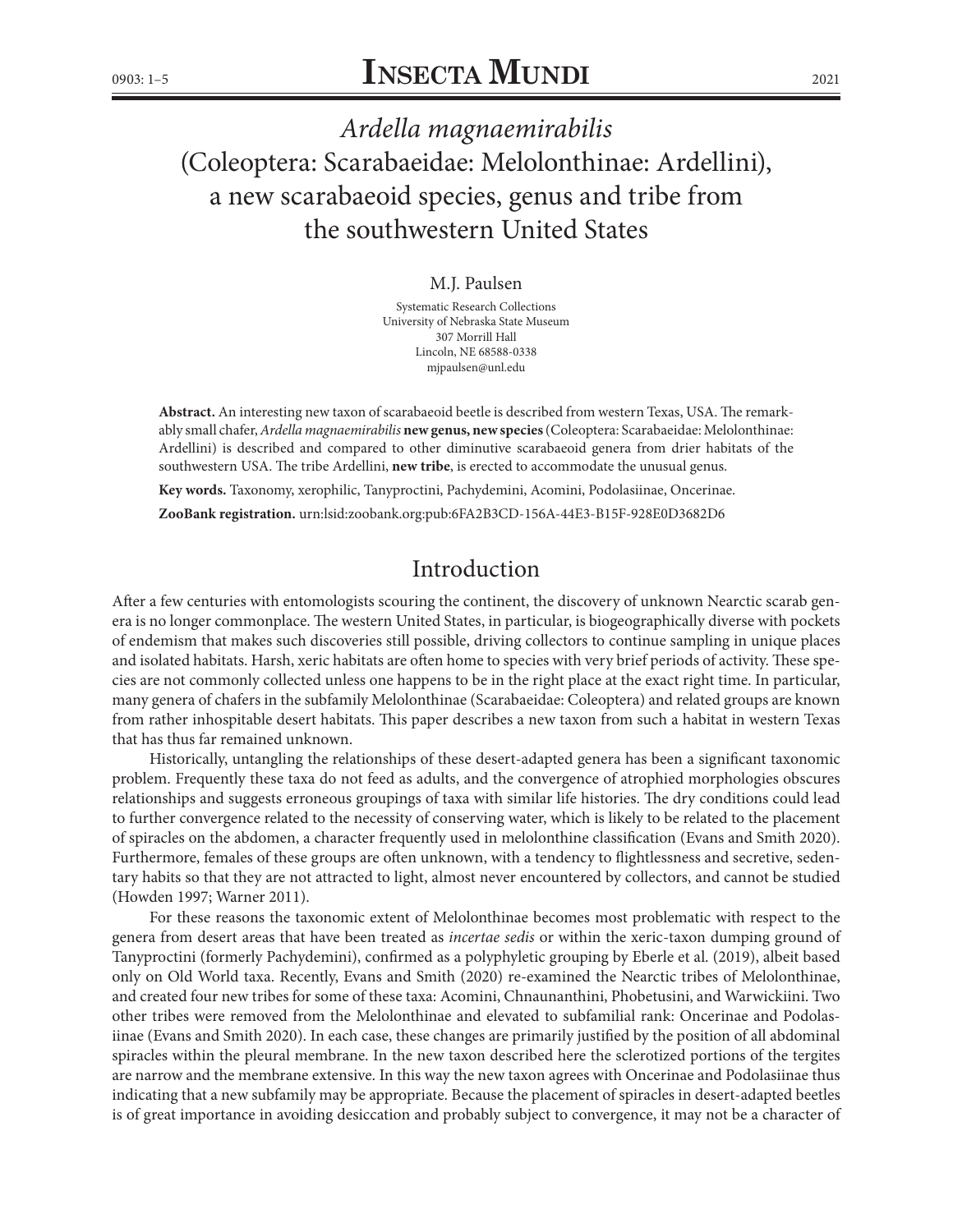taxonomic significance. Conservatively, I choose to place this taxon in Melolonthinae until molecular studies can more definitively place it and reveal the actual significance of spiracle placement, if any.

#### Materials and Methods

**Specimens and taxonomic material.** The following institutions and private collections provided specimens or are designated as the repository for specimens examined in this study.

CMNC Canadian Museum of Nature, Ottawa, ON, Canada

FSCA Florida State Collection of Arthropods, Gainesville, FL, USA

TAMU Texas A&M University Collection, College Station, TX USA

UNSM University of Nebraska State Museum, Lincoln, NE, USA

#### Taxonomic Treatment

#### *Ardella* **Paulsen, new genus**

Fig. 1–9

**Type species.** *Ardella magnaemirabilis* Paulsen, new species, here designated.

**Description.** Males. (females unknown). **Color:** Dorsum light reddish-brown, pronotum appearing lighter than elytra (Fig. 1–2); abdomen varying from dark brown except pygidial disc lighter to entirely light brown. **Head:** Antenna of 9 antennomeres with  $1^{st} - 2^{nd}$  globose,  $3^{rd} - 5^{th}$  elongate and flat  $(3^{rd}$  as long as  $4^{th} + 5^{th}$ ),  $6^{th}$ small,  $7<sup>th</sup>-9<sup>th</sup>$  forming club of elongate lamellae; lamellae longer than antennomeres 1–6 together (Fig. 5). Eyes large. Ocular canthus triangular, projecting, lower than frons and separated from it by supraocular carina. Frons raised medially, foveate each side near canthus. Clypeus concave, subcircular with base triangular (Fig. 1, 5), surface sparsely and coarsely punctate. Clypeal suture evident, triangularly raised medially. Labrum not visible, apparently absent. Mandibles absent. Mentum narrow, flat (Fig. 4). **Thorax:** Pronotum appearing strongly rounded in dorsal view, subangulate in lateral view, disc glabrous, convex (drying can cause irregular shrinking), punctate; punctures mixed fine and large. Pronotal margins finely beaded except membranous anterior margin. Lateral margin with long, sparse setae. Scutellum rounded, U-shaped. Elytra elongate, subparallel, surface with only sutural stria impressed in basal half, beginning behind scutellum; other striae suggested by rows of sparse, setose punctures; setae long, as long as distance between punctures (Fig. 1). Sutural interval appearing raised in basal half where sutural stria is present. Metathoracic wings present (Fig. 9). Metepisternum narrow, reaching metacoxa. **Abdomen:** Venter with 5 ventrites, sutures broadly membranous, more or less parallel and subequal in length (4 somewhat longer); ventrites and tergites including propygidium separated by wide membranous sutures; spiracles located in membranes. Pygidium triangular with rounded apex; position almost vertical. Surface smooth with fine punctures and long setae. Male genitalia with parameres contiguous, narrow, elongate and perpendicular to basal piece (Fig. 6). **Legs:** Procoxae conical, contiguous. Protibia tridentate, lacking apical spur. Mesotibia and metatibia each with 1 transverse carina and paired, articulated apical spurs. Metatibial spurs arising well before metatibial apex so that spurs not reaching past apex in normal position (Fig. 8), spurs arising subcontiguously, metatarsi not passing between (dorsal groove present to receive tarsi interior to spurs), one spur arising below tarsal insertion in lateral view (*sensu* Evans and Smith 2020). Metatarsomeres 1–4 with ventral carina that appears crenulate/fluted. Tarsal claws dissimilar, protarsal and mesotarsal claws toothed and cleft (Fig. 7); metatarsal claws with indistinct tooth near base and appearing simple (not cleft).

**Remarks.** The new taxon and potential relatives were assessed for the following characters that were considered potentially informative: labrum absent, or if present, hidden or visible dorsally; claws simple or toothed; presence/ absence of ocular canthus; presence/absence of protibial spur; clypeal base elevated or not; club antennomeres elongate vs. short with oval club; ventrites 2 to 5 connate or separated; and the presence of fluting on metatarsomere 1 (Table 1). This new genus does not share all characters with any other genus studied, and appears to differ in important ways that would preclude its membership in a known genus. It shares the most characters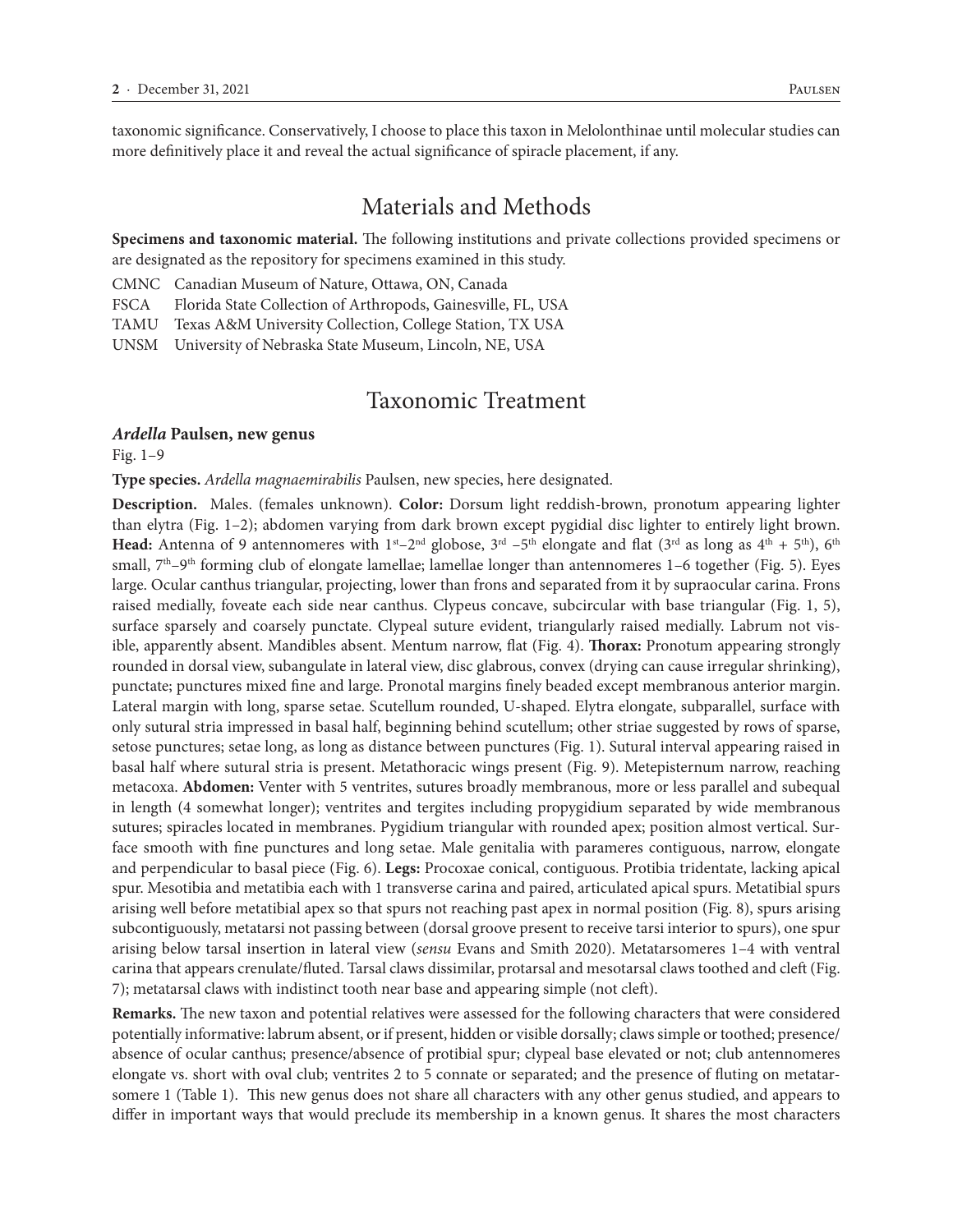| <b>Taxon</b>     | Labrum<br>dorsally<br>visible<br>[absent 0] | <b>Claws</b><br>toothed | Ocular<br>canthus<br>present | Protibial<br>spur pres-<br>ent | <b>Clypeus</b><br>elevated<br>basally | Antennal<br>club elon-<br>gate | <b>Ventrites</b><br>$2-5$ not<br>connate | <b>Fluting on</b><br>metatar-<br>somere 1 |
|------------------|---------------------------------------------|-------------------------|------------------------------|--------------------------------|---------------------------------------|--------------------------------|------------------------------------------|-------------------------------------------|
| MELOLONTHINAE    |                                             |                         |                              |                                |                                       |                                |                                          |                                           |
| Ardella          | $\mathbf{0}$                                | $+$                     | $+$                          |                                | $^{+}$                                | $^{+}$                         | $^{+}$                                   | $+$                                       |
| Acomini          |                                             | -                       | $+$                          | $^{+}$                         | $+$                                   | $+$                            | -                                        |                                           |
| Chasmatopterini  |                                             | $+$                     | $+$                          | $^{+}$                         | $+$                                   | $+$                            | $+$                                      | $+$                                       |
| Chnaunanthini    |                                             | $+$                     | $^{+}$                       | $\qquad \qquad -$              | $+/-$                                 |                                | -                                        |                                           |
| <b>ONCERINAE</b> |                                             |                         |                              |                                |                                       |                                |                                          |                                           |
| Nefoncerus       | $+$                                         | $+$                     | $+$                          |                                |                                       |                                | $^{+}$                                   | $^{+}$                                    |
| Oncerus          | $^{+}$                                      | $+$                     | $^{+}$                       |                                | $^{+}$                                |                                |                                          |                                           |
| PODOLASIINAE     |                                             |                         |                              |                                |                                       |                                |                                          |                                           |
| Podolasia        |                                             |                         |                              |                                | $+$                                   |                                |                                          |                                           |
| Podostena        |                                             |                         | $^{+}$                       |                                | $\ddot{}$                             |                                |                                          |                                           |

with species of *Chasmatopterus* Dejean from western Europe and northern Africa, but differs from those taxa in having an elongate antennal club and distinct (not connate) abdominal ventrites.

The most similar taxon with respect to the clypeus, antennal form, and claws is the South American tanyproctine genus *Luispenaia* Martínez (Mondaca et al. 2019), however, species of that genus possess a distinct labrum, mandibles, and protibial spurs. In the key to tribes of Nearctic Melolonthinae in Evans and Smith (2020), *Ardella*  will key to Phobetusini in couplet 9, however it differs significantly from *Phobetus* LeConte in lacking a labrum, protibial spur, and sternal spiracles. The proximal position of the metatibial spurs in *Ardella* such that they barely reach the metatibial apex appears to be unique among all taxa studied.

**Etymology.** *Ardella*, gender feminine, is dedicated to my late sister Ardell A. Paulsen.

#### *Ardella magnaemirabilis* **Paulsen, new species**

**Type material.** Holotype male (TAMU; Fig. 1–4) labeled (Fig. 3): a) "TEXAS: Brewster Co. 1,960 ft. / BBNP, Rio Grande overlook / 1.5 mi. NW R. Grande Village / 29°12′06″N, 102°58′30″W / IV-25-2004, E. Riley-36. UV"; b) on red paper, "*Ardella* / *magnaemirabilis* ♂ / Paulsen / HOLOTYPE". Twelve paratype males (7 TAMU, 2 CMNC, 2 UNSM, 1 FSCA) labeled: a) as holotype, but four specimens with abbreviation "TEX". Three paratype males (2 TAMU, 1 UNSM) labeled: a) "TEXAS: Brewster Co. / Big Bend National Park, Rio / Grande nr. Boquillas, 1890 ft / 29°11′45″N, 102º55′55″W / 28-IV-2001, MV light trap / Coll. D.E. Baumgardner". All paratype specimens labeled: on yellow paper, "*Ardella* / *magnaemirabilis* ♂ / Paulsen / PARATYPE". Paratype specimens sent or used for molecular analyses, SEM imaging, and dissection (CMNC, FSCA, UNSM, respectively) of such an extremely small taxon are considered to have been destructively sampled and may no longer be extant.

**Description.** Holotype male (Fig. 1–4). Due to monotypy, the generic description above is entirely applicable to the species description, with these additional characters of the holotype specimen. **Length:** 3.0 mm. **Width:** 1.2 mm. **Color:** Dorsum light reddish-brown, pronotum appearing lighter than elytra; abdomen except pygidial disc dark brown. The holotype specimen is missing left protarsomeres 2–5 and right metatarsomeres 4–5.

**Description.** Paratype males (*n* = 15) differ from the holotype as follows. **Length:** 2.6–3.1 mm. **Width:** 1.1–1.3 mm. **Elytra:** Except for the incomplete sutural stria, the striae-like longitudinal rugae may be artifacts of desiccation because they do not occur at the same location in all specimens. Some specimens have the abdomen more or less unicolorous with the dorsum, as opposed to that of the holotype which is much darker.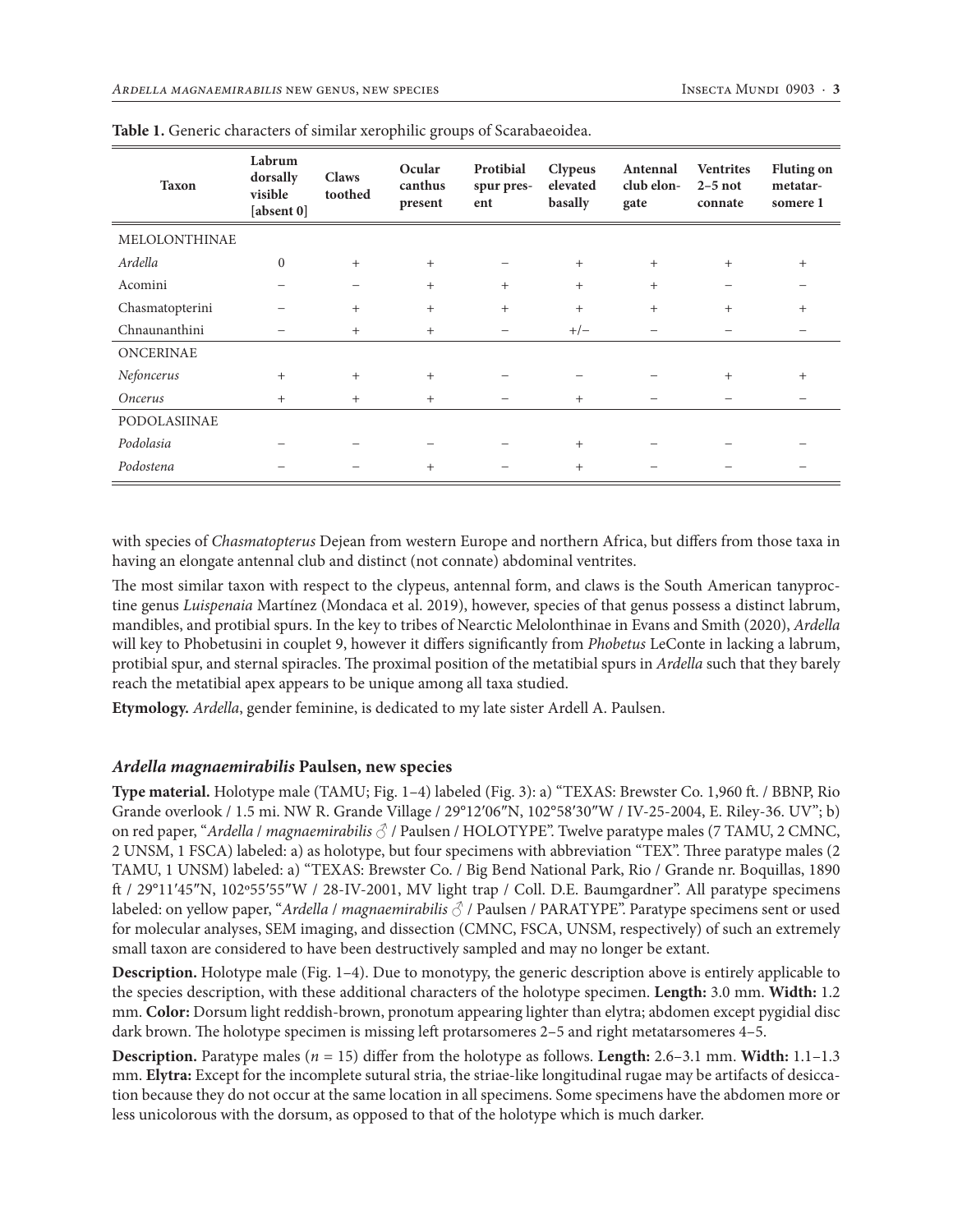

**Figures 1–9.** *Ardella magnaemirabilis* Paulsen, new species. **1–4)** Holotype male. **1)** Dorsal view. **2)** Lateral view. **3)** Labels. **4)** Ventral view of head and pronotum. **5–9)** Paratype male. **5)** Dorsal view of head and pronotum. **6)**  Oblique view of male genitalia. **7)** Cleft protarsal (left) and metatarsal (right) claws. **8)** Dorsal view of right metatibia and metatarsus showing spurs not reaching past tibial apex and simple claws. **9)** Right wing, dorsal view.